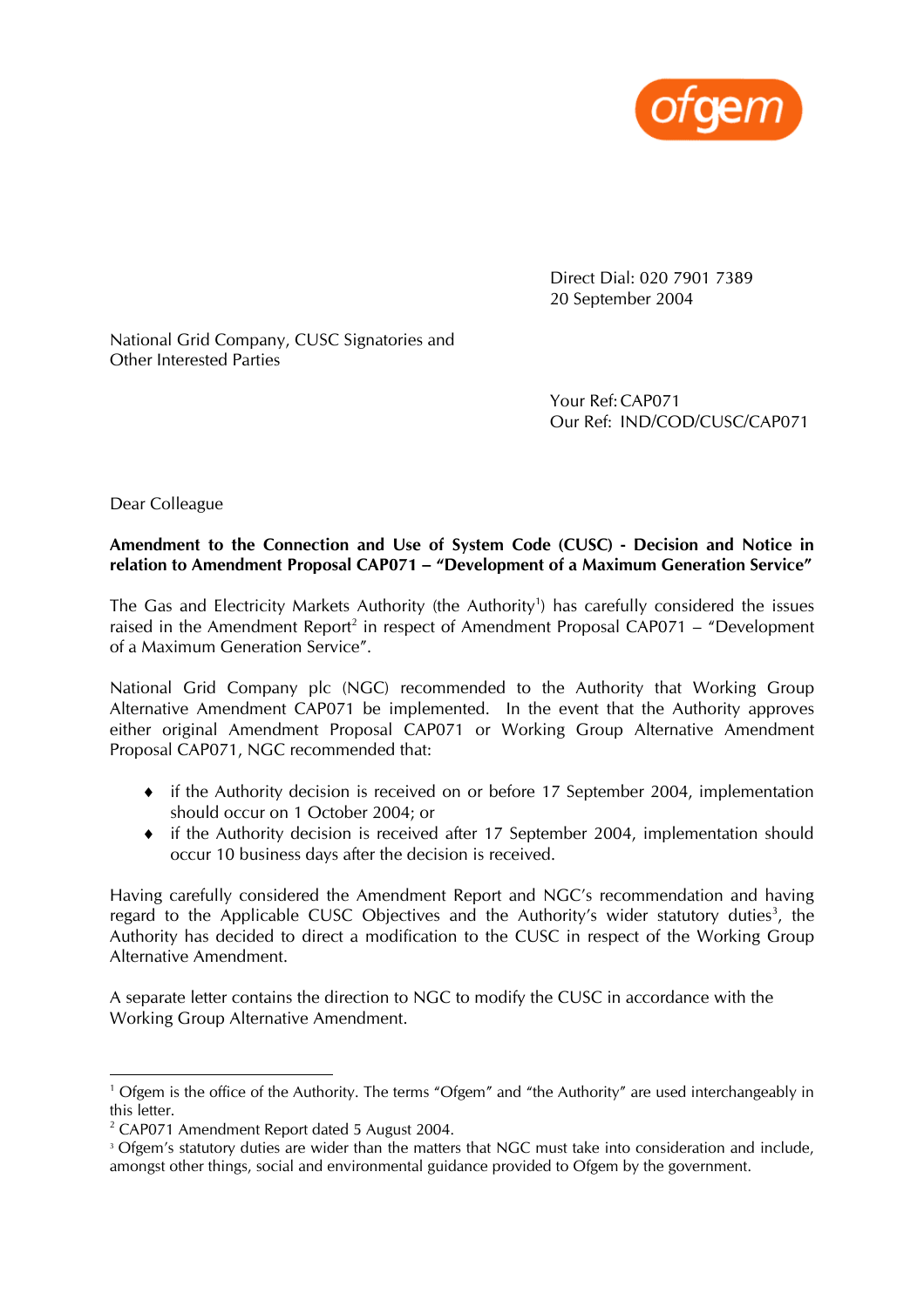This letter explains the background to Amendment Proposal CAP071, as described in the Amendment Report, and sets out the Authority's reasons for its decision.

This letter constitutes the notice by the Authority under section 49A of the Electricity Act 1989 in relation to the direction.

#### **Background**

In September 2003, NGC proposed the introduction of a new balancing service in the form of a Maximum Generation Service (MGS) to enable NGC as System Operator (SO) to gain access to additional energy over and above the normal operating range of a generating unit at times of system stress. MGS would be contracted for on a bilateral basis and provided via an Emergency Instruction as set out in section BC2.9 of the Grid Code (GC). At the time of development, Ofgem and market respondents expressed concerns mainly with regard to:

- ♦ the transparency associated with the procurement and utilisation of MGS;
- ♦ the need to ensure MGS which would not give rise to undue discrimination and/or would not undermine the firm commercial nature of other products such as Transmission Entry Capacity (TEC);
- ◆ the use of the Applicable Balancing Services Volume Data (ABSVD)<sup>4</sup> process; and
- ♦ the need to develop a more enduring solution via the current electricity Industry Codes.

In November 2003, having evaluated these concerns against the potential benefits of the proposal, Ofgem approved the introduction of MGS on an interim basis to apply over winter 2003/04, with NGC making a commitment not to use the service beyond March 2004. In approving the proposal, Ofgem considered that it would be appropriate for a more enduring solution to be developed.

In response to the concerns outlined above, in January 2004 the Balancing Services Standing Group (BSSG) undertook to develop an enduring solution. Following the BSSG's discussions, on 18 March 2004, Powergen UK plc (Powergen) submitted Amendment Proposal CAP071.

# **The original Amendment Proposal**

Amendment Proposal CAP071 aims to establish enduring arrangements for the provision of MGS. The Proposer considered the Amendment Proposal would better facilitate achievement of both of the Applicable CUSC Objectives<sup>5</sup> as it would provide the market with appropriate

<sup>&</sup>lt;sup>4</sup> The Applicable Balancing Services Volume Data Methodology Statement can be found at: http://www.nationalgrid.com/uk/indinfo/balancing/pdfs/ABSVD\_v1\_1\_281103.pdf.

The ABSVD Methodology Statement sets out information on those balancing services that will be taken into account under the Balancing Settlement Code (BSC) for the purpose of determining imbalance volumes. At present, the inclusion of any Applicable Balancing Service is at the discretion of the Lead Party of the relevant BMU. The purpose of submitting information on Applicable Balancing Services to NGC is to transfer the service provider's imbalance volume to NGC's energy account, thereby nullifying the service provider's imbalance exposure.

<sup>&</sup>lt;sup>5</sup> The Applicable CUSC Objectives are defined in Standard Condition C10.18 of the licence to transmit electricity treated as granted to NGC under Section 6 of the Electricity Act 1989 (the "Transmission Licence") and are: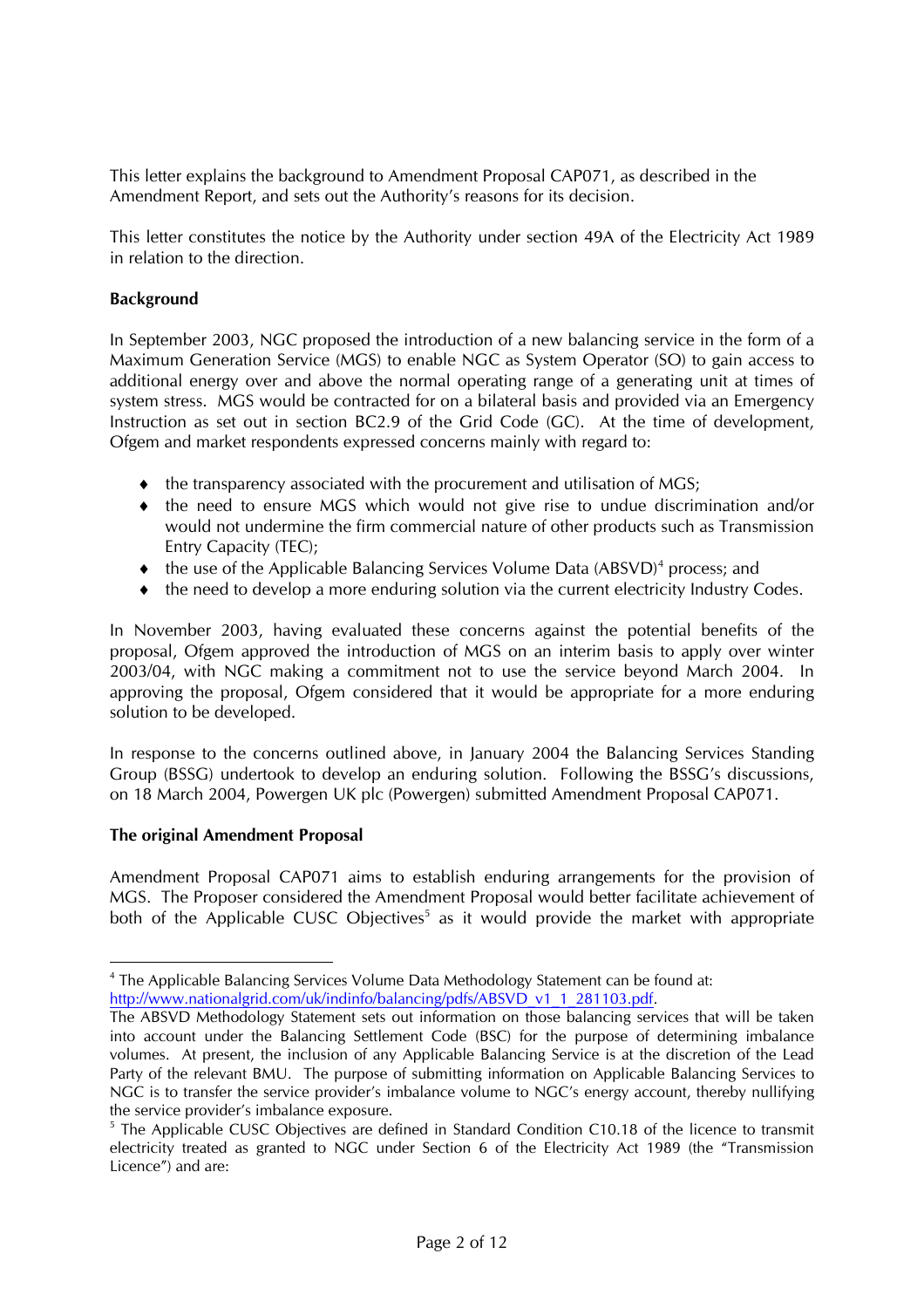signals to provide additional generation on a reasonable endeavours basis and would serve to increase the security of supply in an efficient manner. The Proposer additionally considered that Amendment Proposal CAP071 would provide a clear framework for MGS, thereby enhancing market certainty with regard to processes, responsibilities and remuneration, as well as improving transparency.

# *Description of the Maximum Generation Service*

 $\overline{a}$ 

The original Amendment Proposal has five specific elements:

- ♦ MGS is defined as the additional output offered over and above the normal operating range of a Balancing Mechanism Unit (BMU) as defined by a limiting technical parameter, namely Registered Capacity  $(RC)^6$ ;
- ♦ MGS would continue to be used only as an Emergency Service and would be utilised in accordance with the CUSC. In order to ensure that MGS volumes were not used as part of everyday operation, the BSSG also noted that MGS provision should only be factored into emergency operational planning procedures, and not as part of the normal operational planning procedures as documented in NGC's Seven Year Statement  $(SYS)^7$ ;
- ♦ a reasonable endeavours commitment to delivery at a point where the BMU is operating at a level equal to MEL;
- ♦ in order to avoid the potential for discrimination and manipulation, payment for delivery where the MEL of a BMU that was operating at a level equal to its RC would be guaranteed in full. If a BMU was operating at a level below RC, the BMU would receive guaranteed payment for the lower of the volume delivered or a pre-determined "x" per cent of RC. "X" was not defined as part of the original Amendment Proposal. Payment for delivery over and above "x" per cent of RC would be via an appeals process; and
- ♦ advance notification of MGS instruction should be provided where possible.

(b) In the case of a CCGT Module, the normal full load capacity of a CCGT Module as declared by the Generator, being the Active Power declared by the Generator as being deliverable by the CCGT Module at the Grid Entry Point (or in the case of an Embedded CCGT Module, at the User System Entry Point), expressed in whole MW.

(c) In the case of a Power Station, the maximum amount of Active Power deliverable by the Power Station at the Grid Entry Point (or in the case of an Embedded Power Station at the User System Entry Point), as declared by the Generator, expressed in whole MW. The maximum Active Power deliverable is the maximum amount deliverable simultaneously by the Generating Units and/or CCGT Modules less the MW consumed by the Generating Units and/or CCGT Modules in producing that Active Power."  $7$  The 2004/05 SYS can be found at:

http://www.nationalgrid.com/uk/library/documents/sys\_04/default.asp?action=&sNode=SYS&Exp=Y

<sup>(</sup>a) the efficient discharge by the licensee of the obligations imposed upon it under the Act and by this licence; and

<sup>(</sup>b) facilitating effective competition in the generation and supply of electricity, and (so far as consistent therewith) facilitating such competition in the sale, distribution and purchase of electricity. 6

 $6$  Defined in the Grid Code as:  $\degree$  (a) In the case of a Generating Unit other than that forming part of a CCGT Module, the normal full load capacity of a Generating Unit as declared by the Generator, less the MW consumed by the Generating Unit through the Generating Unit's Unit Transformer when producing the same (the resultant figure being expressed in whole MW).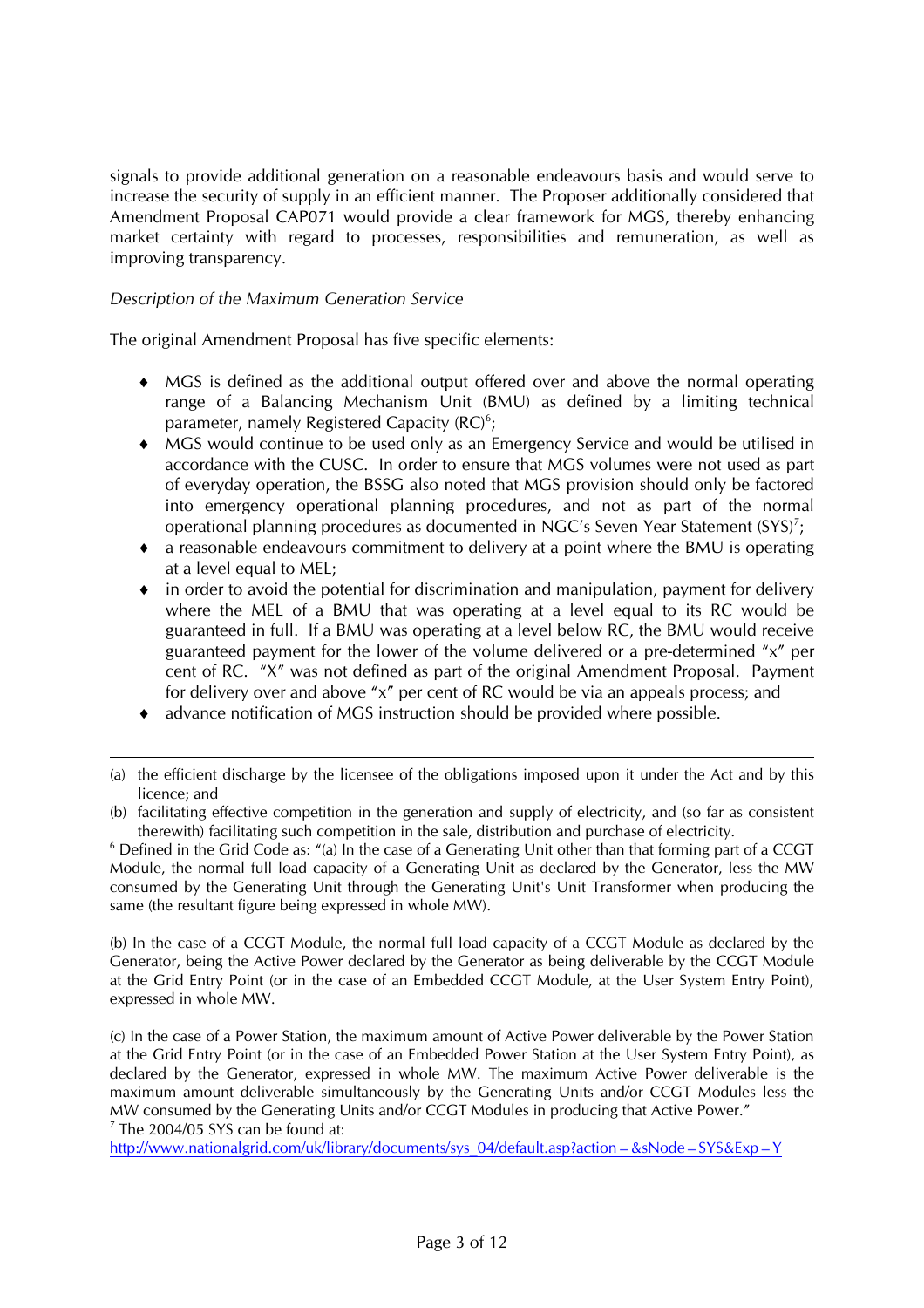#### *Utilisation*

The volume of MGS contracted is agreed on a bilateral basis between the User and NGC. As part of the contract negotiation, a User should declare an indicative availability of MGS to NGC. This indicative volume should then be re-declared in accordance with the provisions of the CUSC, should the User become aware of a change in the availability of the service. However, it was decided that continuous weekly re-declarations would not be practical, and therefore the last submission received would be taken as deemed availability.

MGS is to be provided at the BMU level under a reasonable endeavours obligation with delivery to be as much as practically possible. MGS would be instructed via an Emergency Instruction, in accordance with section BC2.9 of the Grid Code, with a maximum usage time limited to two hours following instruction. In order to simplify the settlement process, it was agreed that once MGS has been instructed, any re-submission of MEL associated with the instructed unit will result in a deemed cease in terms of provision of MGS. Further provision of MGS beyond this point would then require a new instruction.

It was agreed by the BSSG that MGS must comply with the ABSVD Methodology Statement.

#### *Price submission*

Prices would be agreed in £/MWh format on a bilateral basis and detailed in the Commercial Services Agreement. Price changes would be notified no more than once a month and such notification would be provided by the fifteenth calendar day of the preceding calendar month for application from the first calendar day of the following calendar month.

#### *Settlement*

Original Amendment Proposal CAP071 proposes that any payment for MGS, under conditions where MEL is below its normal operating range, should be capped at "x" per cent of RC in order to avoid payment being received for volumes which would usually be considered to be within a station's normal commercial operating capability. It was recognised that this mechanism was developed to address concerns regarding potential discrimination between commercial mechanisms and the emergency MGS procedures.

Having undertaken analysis of the average indicative volumes contracted under the existing MGS Agreement, a likely value for "x" was determined as being 3 per cent. The BSSG noted that there are some contracts that stipulate volumes greater than this, which influenced its decision to allow "x" to be varied by agreement with NGC.

#### *Appeals process*

For any volume delivered over and above 3 per cent of RC, or any otherwise previously agreed figure of RC with NGC, a dispute must be raised within 10 days of receipt of the "Final Monthly Statement". The User and NGC would have 10 days to resolve the dispute, failing which it would be referred to Ofgem as a Charging Dispute. Following the outcome of the referral to Ofgem, the agreed volume would be settled as part of the next available settlement run. The outcome of a dispute would be published in accordance with the general publication principles associated with MGS.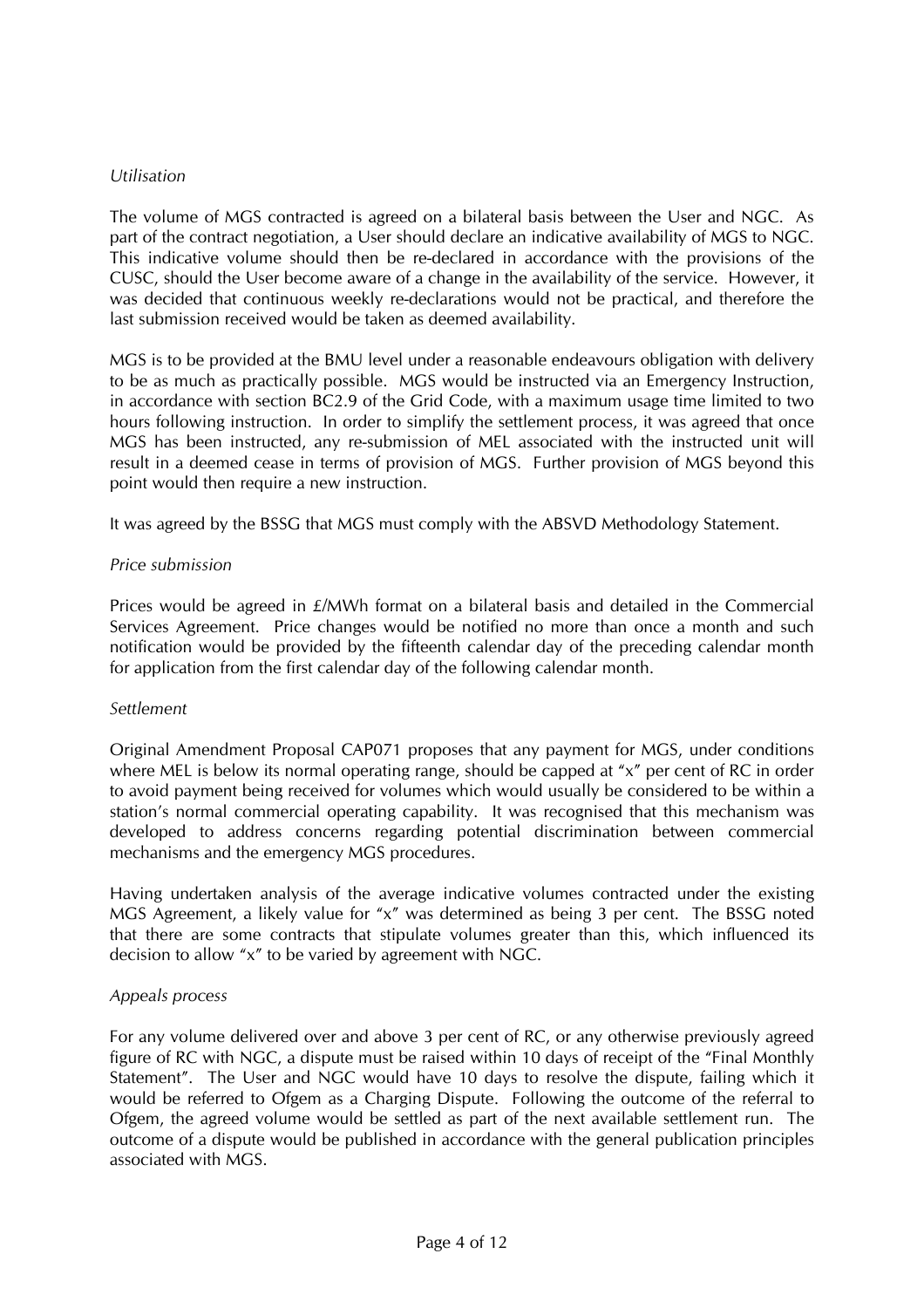# *Information publication and transparency*

In practice, five calendar days following initial contract signature, and thereafter five calendar days following the fifteenth calendar day of the month prior to utilisation, all prices, RCs, indicative volumes and the value of " $x''$  (if different to 3 per cent) would be published on a BMU basis. It was envisaged by the BSSG that publication of such data would be on NGC's website<sup>8</sup>.

Where possible, close to real time information of any instruction to begin provision of MGS would be provided on the Balancing Mechanism Reporting Service (BMRS) website<sup>9</sup>. Such a notice would contain details of the BMU instructed, the start and cease times and the indicative volume contracted for the unit. However, the BSSG acknowledged that in times of system stress this may not be possible.

Post event, details of the BMU instructed, the start and cease times plus the applicable price and volume delivered would also be published on NGC's website.

# *Cost impact*

Whilst there was little discussion of the potential financial ramifications of the original Amendment Proposal, it was noted that there would be no substantial I.T. development costs as a result of implementation. Small costs were identified pursuant to updating the relevant section of NGC's website.

# **Alternative Amendment Proposal**

The Working Group agreed that on the basis of the Amendment Proposal, CAP071 would better facilitate achievement of the Applicable CUSC Objectives. During consideration of the original Amendment Proposal, the BSSG identified an alternative methodology for payment and hence a Working Group Alternative Amendment (WGAA). The BSSG believed that the WGAA would better facilitate achievement of the Applicable CUSC Objectives, more effectively than the original Amendment Proposal, and unanimously voted to adopt the changes set out below.

# *Working Group Alternative Amendment*

The WGAA differs from the original Amendment Proposal mainly in the manner in which remuneration is calculated. It was noted that calculation of remuneration on the basis of a predefined percentage of RC would require re-introducing the RC parameter into the CUSC, as it was removed as part of Approved Amendment CAP043 – "Transmission Access – Definition"<sup>10</sup>.

As part of its discussion, the BSSG identified that Connection Entry Capacity (CEC) was a proxy for RC and had the advantage of already existing within the CUSC, and could be utilised purely

<sup>&</sup>lt;sup>8</sup> Found at www.nationalgrid.com/uk/

<sup>&</sup>lt;sup>9</sup> Found at www.bmreports.com

<sup>&</sup>lt;sup>10</sup> The amendment proposal can be found at: http://www.nationalgrid.com/uk/indinfo/cusc/mn\_amendment\_material.html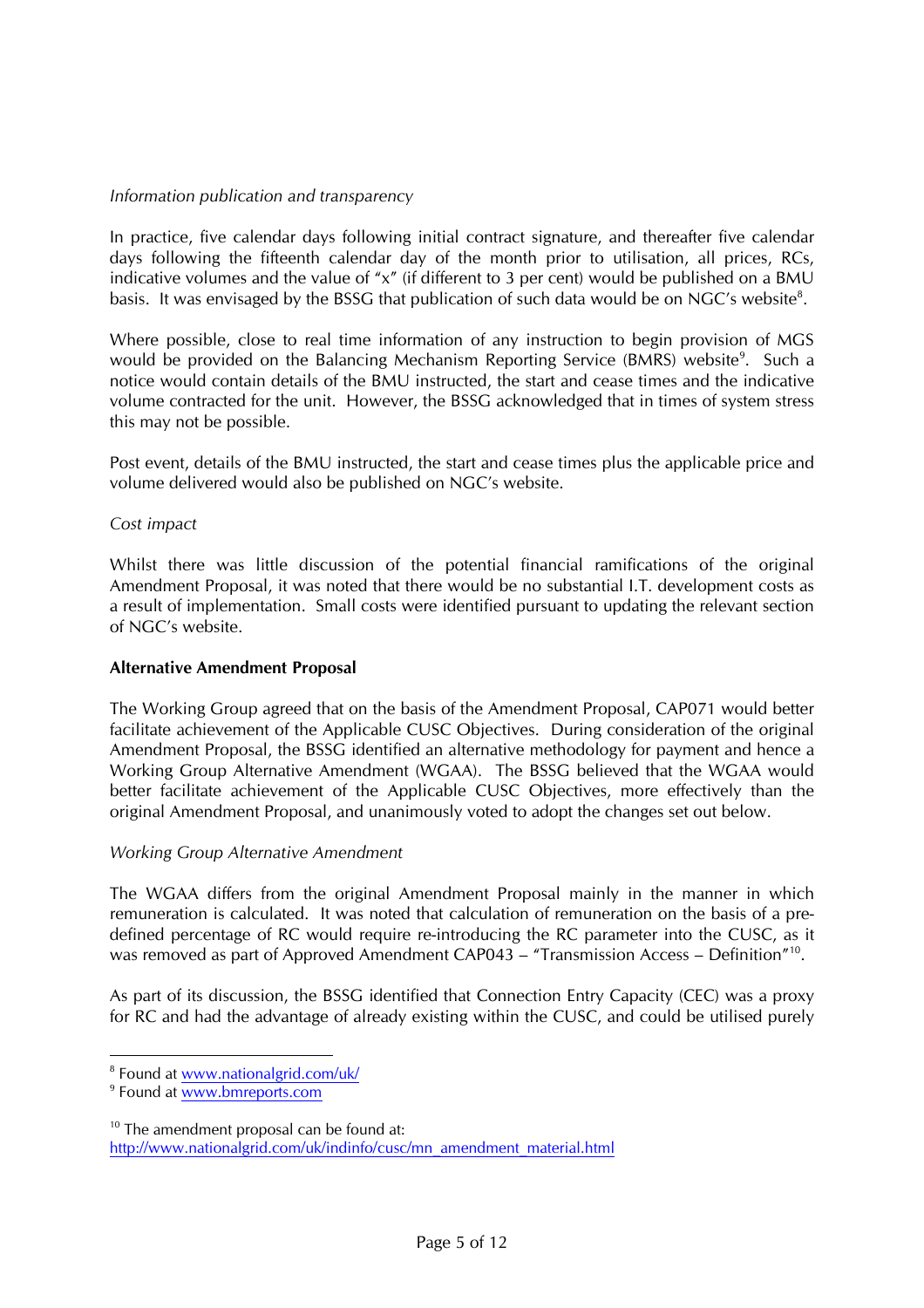for payment purposes in order to derive a value for "x". Following discussion by the BSSG, it was unanimously agreed that WGAA should be based on CEC as this would represent the technical capability of the connection assets, which may be higher than RC.

The use of CEC eliminates the complex nature of adjusting the arrangements under circumstances where generation exceeds RC, as it should be impossible to deliver volumes beyond CEC. Instead, the methodology treats all volumes above MEL as Maximum Generation, with there being guaranteed remuneration up to 3 per cent of CEC. Whereas the original Amendment Proposal differentiated the volume to be paid based on the relative positions of MEL and RC, it was agreed by the BSSG that payment should be against the lower of the volume delivered or "x" per cent of CEC, where "x" equals 3 per cent unless otherwise bilaterally agreed between the User and NGC.

The BSSG submitted its final report on 6 May 2004 for consideration at the CUSC Panel meeting on 21 May 2004. The CUSC Panel endorsed the Working Group Report and determined that the Alternative Amendment should proceed to wider industry consultation.

#### Impact on other documents<sup>11</sup>

As part of its discussions, the BSSG identified a number of changes to other industry documents that would be required as a result of the implementation of Alternative Amendment CAP071. These are summarised below.

#### *Grid Code*

Several housekeeping changes would be required to the Grid Code in order to remove references to the MGS Agreement, whilst the proposed provisions are transferred into the CUSC. The changes necessary to align the Grid Code with the CUSC affect section BC2.9.

Amendments have been proposed to the system warning section under OC7.4.8.5 which details the requirements for the NGC System Warning – Inadequate System Margin. It is proposed to include a formal notice that MGS may be required during the period in which the Notification of Inadequate System Margin (NISM) applies. For the avoidance of doubt, under this proposal an Emergency Instruction for MGS may be issued in the absence of a NISM.

#### *Transmission licence special condition AA4 statements<sup>12</sup>*

# *Procurement Guidelines*

The changes proposed in relation to the Procurement Guidelines (PGs) reflect the transfer of the MGS arrangements into the CUSC. There is one new addition to the PGs in the form of proposed ex ante and ex post information provision associated with MGS.

<sup>&</sup>lt;sup>11</sup> For the avoidance of doubt, this letter does not in any way constitute a decision on any document other than that which forms the title of this decision letter.

<sup>&</sup>lt;sup>12</sup> Details of NGC's AA4 consultation in relation to Amendment Proposal CAP071 can be found at: http://www.nationalgrid.com/uk/indinfo/balancing/pdfs/071\_Consultation\_Document.pdf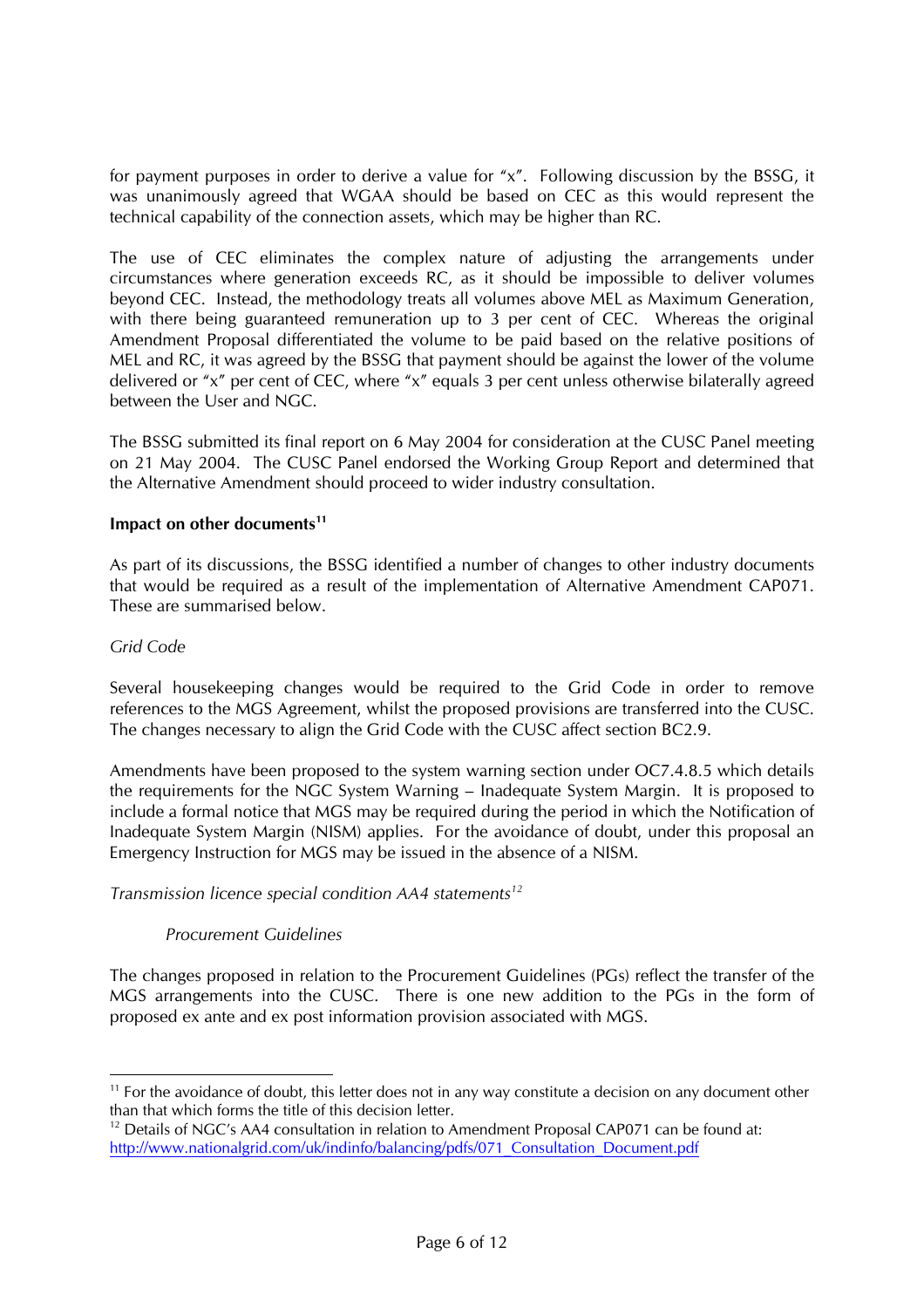# *Balancing Principles Statement*

The main changes proposed to the Balancing Principles Statement (BPS) are intended to offer further clarification as to how and when MGS will be utilised. In particular, the changes propose that where possible, MGS will be utilised prior to any instruction to instigate Demand Control measures as detailed in the Grid Code.

# *Applicable Balancing Services Volume Data Methodology Statement*

NGC has consulted on two versions of the ABSVD Methodology Statement as a result of the differing payment mechanisms included in the original Amendment Proposal, and the WGAA. For the avoidance of doubt, the proposed drafting to be included within the CUSC will make compliance with the ABSVD Methodology Statement compulsory for MGS going forward.

A number of consequential changes to both versions have been proposed to the ABSVD Methodology Statement to reflect the transfer of the MGS arrangements into the CUSC. Changes have also been proposed in respect of the volume calculation to determine the appropriate Applicable Balancing Service (ABS) volume.

For the version of the ABSVD Methodology Statement that accompanies the original Amendment Proposal, the ABS volume would be determined as the lower of the volume delivered or "x" per cent of RC of the BMU in question. Any volume that is delivered in excess of RC would not be treated as an ABS volume until the appeal process as detailed in the CUSC results in a positive outcome.

For the ABSVD Methodology Statement that accompanies the WGAA, the ABS volume would be determined as the lower of the volume delivered of "x" per cent of the CEC. Any volume that is delivered in excess of CEC would not be treated as an ABS volume until the appeal process as detailed in the CUSC results in a positive outcome.

# *Balancing Services Adjustment Data Methodology Statement*

There are no proposed changes to the BSAD Methodology Statement. As provisions for the first MGS scheme are still within the BSAD Methodology Statement, the inclusion of MGS costs and volumes when calculating imbalance prices would remain. NGC considers that these provisions are appropriate to be carried forward to the enduring MGS and that no further changes to BSAD Methodology Statement are required.

# **Respondents' views**

NGC issued a consultation paper on 26 May 2004 inviting responses from CUSC Parties and other interested parties. Views were requested by 5 July 2004.

There were six responses to NGC's consultation. Four respondents supported the proposed revisions, while the remaining two respondents were not supportive. The four respondents in favour of the proposed revisions considered that the WGAA better facilitated the achievement of the Applicable CUSC Objectives.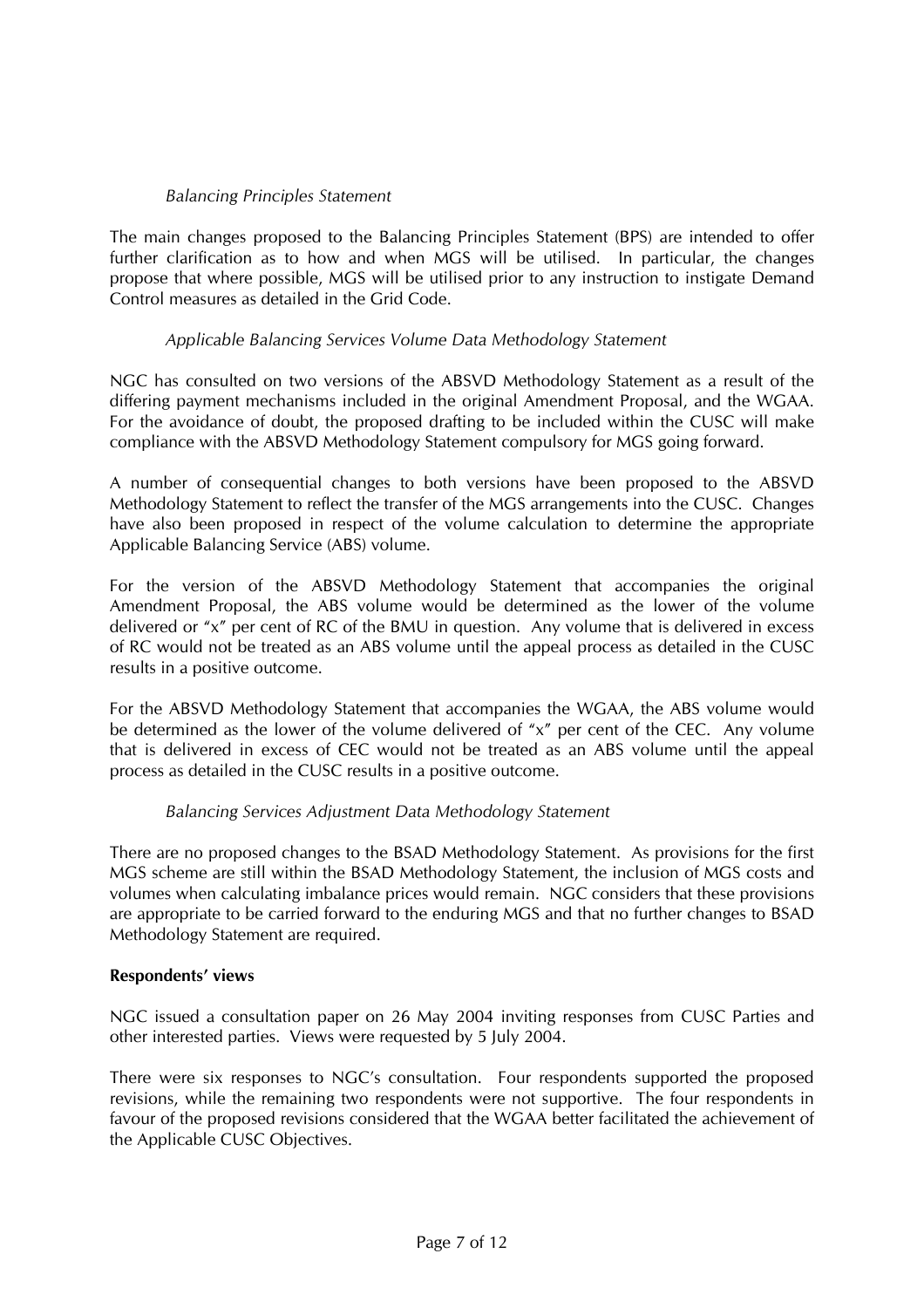The respondents in favour considered that the proposed revisions would better facilitate achievement of the Applicable CUSC Objectives by assisting the development of effective competition. One respondent felt that the provisions would enable more efficient discharge of the System Operator's obligations. Several respondents considered that the revised reporting requirements would improve transparency and serve to enhance price signals. One respondent considered that the capping mechanism for payment would be effective at preventing manipulation of MGS.

The respondents in favour of the proposed revisions expressed a preference for the WGAA as it simplifies the payment mechanism and also removes the need to insert the RC term back into the CUSC.

One respondent who expressed broad support for the original Amendment Proposal considered, however, that the proposed revisions did not fully take account of the issues surrounding Interconnector Users. This respondent felt that using RC, as would be the case for the original Amendment Proposal would not be appropriate as it makes no allowance for market participants' Interconnector Capacity Entitlement (ICE), which is normally below a BMU's normal operating range. In addition, this respondent felt that the mechanism of capping automatic payment at "x" per cent of CEC would not encourage generation beyond that point and would create perverse incentives.

One respondent who was opposed to the proposed revisions considered that neither the original Amendment Proposal nor the WGAA offered an improvement over the mechanism that was in place over winter 2003/04. The respondent was concerned that the Amendment Proposal could encourage participants to withhold capacity in order to avoid paying TNUoS charges. This respondent also considered that the provisions of CAP071 may create gaming opportunities. It was also considered by this respondent that NGC can already access additional capacity and non-firm energy through existing provisions in the Grid Code and BSC. As a final point, this respondent felt that the charging process was cumbersome, and that removing this process in favour of allowing parties to bilaterally contract for the value of "x" would provide greater certainty for the System Operator over the volume of delivered energy. Of the two Amendment Proposals, this respondent favoured the WGAA.

Another respondent against the original Amendment Proposal and the WGAA considered that the service provided by MGS could already be delivered via BM acceptances, and felt that the proposed MGS would be considerably less transparent than BM activities. This respondent further considered that is was not appropriate for non-firm additional energy to not be liable for associated transmission charges and that this represented unfair support for MGS providers. However, it was considered that the costs of MGS actions should be fully fed through into cash out prices by the BSAD parameters.

# *Additional consultation document*

NGC issued an additional consultation document on 8 July 2004 in which some minor errors in the original legal drafting were corrected. This consultation document sought views by 22 July 2004 on the revised legal text for the original Amendment Proposal and the WGAA.

There was one response to the additional consultation, in which the respondent directly repeated the views it conveyed in the original consultation.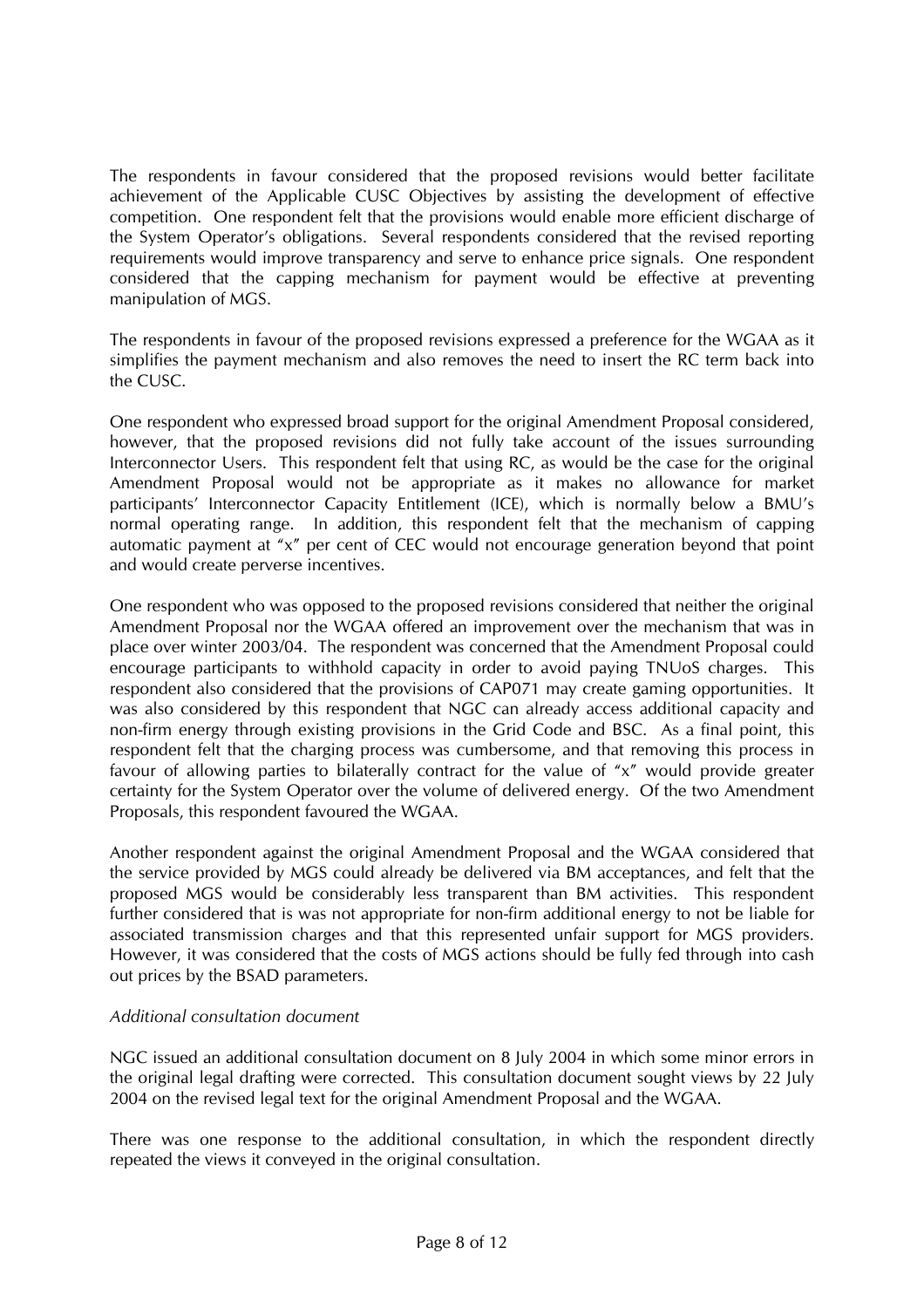# **GB consultation**

Ofgem issued a GB wide consultation on CAP071 on 6 August 2004. Ofgem considers that it is generally appropriate to consult on BSC and CUSC change proposals on a GB wide basis following the Second Reading of the Energy Bill which introduced the Energy Act 200413. All the responses to the GB consultation have been published on the Ofgem website.

There were two responses to the GB consultation, one of which repeated its response to the England and Wales consultation. The other respondent supported the inclusion of the associated CAP071 text into GB documentation.

#### **Amendment Panel Members' views**

No views were received from Panel Members.

#### **NGC's recommendation**

NGC considers that both original Amendment Proposal CAP071 and the WGAA CAP071 would better facilitate achievement of the Applicable CUSC Objectives. However, given the complexity surrounding the payment for the provision of MGS and the need to re-introduce the RC term into the CUSC to facilitate the payment mechanism proposed in original Amendment Proposal CAP071, NGC recommends the implementation of the Working Group Alternative Amendment CAP071. NGC believes that this alternative, based on CEC and the determination of an appropriate value of " $x$ " = 3 per cent, would better facilitate the Applicable CUSC Objectives compared to the original as it would fulfil the same principles but in a simplified manner more consistent with the current baseline of the CUSC.

In the event that the Authority approves either the original Amendment Proposal or the Alternative Amendment Proposal, NGC recommended that:

- ♦ if the Authority decision is received on or before 17 September 2004, implementation should occur on 1 October 2004; or
- ♦ if the Authority decision is received after 17 September 2004, implementation should occur 10 business days after the decision is received.

# **Ofgem's view**

In reaching its decision to direct the original MGS scheme ahead of winter 2003/04, Ofgem took particular note of the arguments of NGC, as SO, in support of MGS for security of supply purposes. NGC stated in its 2003/04 Winter Operations Report<sup>14</sup> that "supply security would be enhanced" if the proposed MGS was introduced for winter 2002/03. However, Ofgem noted in its decision letter to approve the original MGS scheme that it had concerns that the scheme contained deficiencies relating to potential discrimination, gaming opportunities and information

<sup>&</sup>lt;sup>13</sup> The Energy Bill received its second reading on 11 December 2003.

<sup>&</sup>lt;sup>14</sup> The Winter Operations Report was published on 14 October 2003 and can be found at:

http://www.ofgem.gov.uk/temp/ofgem/cache/cmsattach/4787\_NGT\_Winter\_Operations\_Report\_Oct03.pd f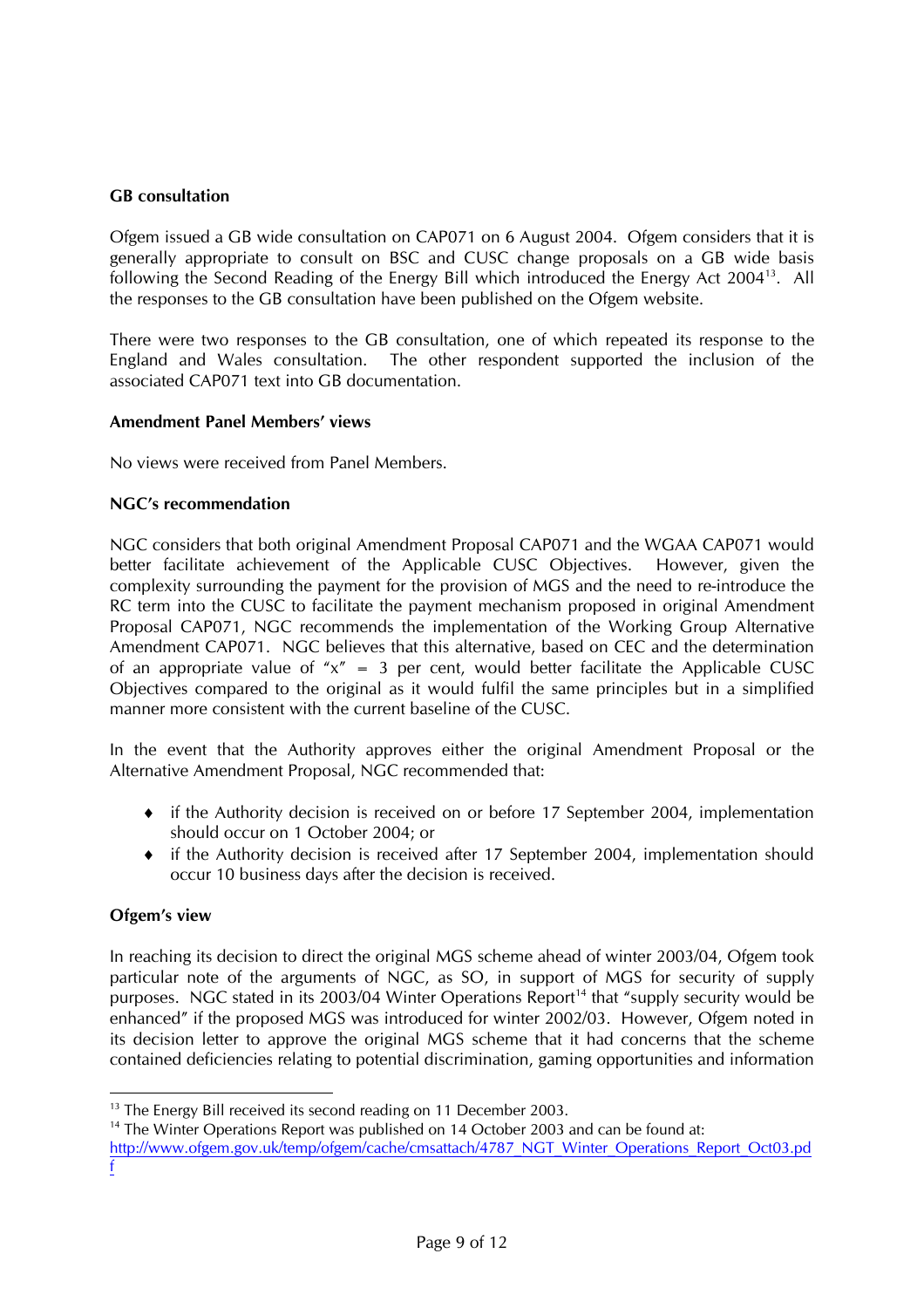and transparency concerns. Ofgem indicated that the MGS scheme should only be considered as an interim service until an enduring solution could be introduced.

Subsequently, in preparation for winter 2004/05, Ofgem asked National Grid Transco (NGT) whether, in its opinion, there are adequate arrangements in place to ensure system security during the coming winter. Ofgem notes that in its Winter Outlook report<sup>15</sup>, NGT outlined that the level of gas and electricity supply security would be enhanced and the market would be better able to deal with low probability extreme conditions if an enduring MGS, such as that contained within CUSC Amendment Proposal CAP071, was implemented. NGT highlighted that this would continue to give it access to 'reasonable endeavours' generating capability of the order of a further 0.8 GW under emergency conditions.

#### Applicable CUSC Objective (a) - the efficient discharge by the licensee of the obligations imposed upon it under the Act and by this licence

While the original Amendment Proposal is an improvement over the previous scheme, Ofgem notes NGC, the BSSG and the majority of respondents to the consultation consider that the revised remuneration mechanism in the WGAA goes a long way to ease concerns over gaming. As MGS can only be invoked when a unit is operating at its MEL, and remuneration is automatically capped at 3 per cent of CEC, the scope for gaming is greatly reduced. The potential gains that could be made by attempting to artificially increase MGS eligible payment are considerably smaller than under the previous scheme due to this limiting factor on guaranteed remuneration and hence considerably weaken the incentives to adopt this strategy. Although Ofgem agrees with those respondents who considered that the remuneration mechanism proposed under the WGAA is likely to reduce the potential for gaming, we would welcome initiatives from NGC to completely remove this risk. Ofgem would ask NGC to continue to keep this issue under review and consider whether further improvements to this aspect of the arrangements could be made.

Ofgem recognises, however, that the proposal represents an improvement over the current arrangements and should improve the ability of NGC to efficiently discharge its statutory duties and licence obligations. Therefore, Ofgem considers that the WGAA would better facilitate the achievement of Applicable CUSC Objective (a), as it will establish arrangements to enable NGC to gain access to additional generation at times of system stress, thereby facilitating effective competition.

Applicable CUSC Objective (b) - facilitating effective competition in the generation and supply of electricity, and (so far as consistent therewith) facilitating such competition in the sale, distribution and purchase of electricity

In its decision letter for the original MGS scheme, Ofgem noted that it had concerns with the interactions between MGS and both TEC and TNUoS payments in terms of the potential for discrimination. Concerns in relation to discrimination arose both in the original MGS and the revised MGS described as part of Amendment Proposal CAP071 because a generator is permitted to exceed its TEC, without paying a commensurate amount in its TNUoS charges. However, it was recognised by respondents to the Amendment Proposal CAP071 consultation that concerns regarding discrimination were allayed as MGS is a defined service used in

 <sup>15</sup> 'Preliminary Winter Outlook Report – 2004/05', National Grid Transco, May 2004.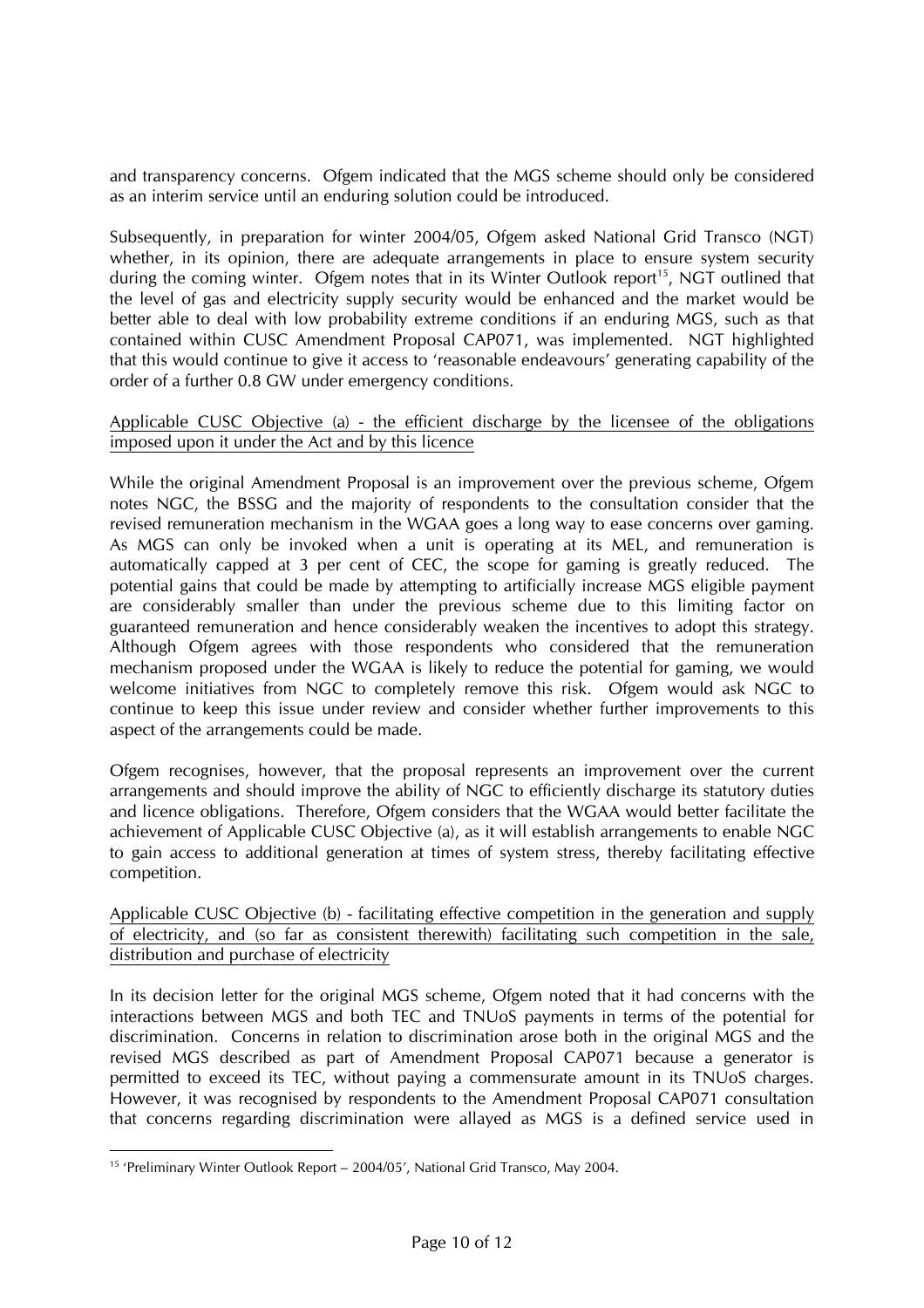emergency situations only and not under normal commercial arrangements. Ofgem accepts this view and also notes the views of the BSSG and NGC that MGS as proposed under Amendment Proposal CAP071 can only be invoked by an emergency instruction, and, as such, can be considered separate to the commercial arrangements.

As mentioned previously, Ofgem's initial concern regarding MGS was that service providers were entitled to gain free access to additional TEC. However, the ability to effectively secure access to use the transmission system, even under emergency conditions, without paying any additional TNUoS charges could be considered analogous to the availability of a free interruptible transmission access product. If the service was used, some generators would be receiving additional TEC at no cost and at NGC's discretion.

Ofgem does not consider that the MGS arrangements give rise to undue discrimination, but notes that it is for NGC to ensure that, in accordance with condition C7 of its transmission licence, the arrangements that are in place are non-discriminatory, and that NGC's use of the service is consistent with the obligations placed upon NGC under its transmission licence, the CUSC and the Grid Code. NGC will, however, need to consider whether, given its licence and statutory obligations, such a service should be offered to other network users. Ofgem will continue to monitor NGC's utilisation of MGS such that it remains consistent with its transmission licence and the relevant industry codes.

In its decision letter for the first MGS implemented in November 2003, Ofgem also expressed that it had concerns regarding the transparency associated with the MGS proposals, particularly their impact on prompt price reporting and information provision more generally. Ofgem notes that as part of the original Amendment Proposal and the WGAA, steps have been taken to improve the information publication and submission process, in order to improve transparency of the prices, volumes and utilisation of the service. The BSSG agreed that in order to keep the service simple given its emergency nature and to avoid undue developmental costs, once submitted all details associated with MGS would be made public. Ofgem considers that publishing these parameters in accordance with both the original Amendment Proposal and the WGAA represents a considerable improvement in transparency. Ofgem considers that improved transparency in relation to MGS should be beneficial for competition in the provision of the service. Therefore, Ofgem considers that the WGAA would better facilitate the achievement of Applicable CUSC Objective (a) as it does not give rise to undue discrimination between different classes of Users, and ensures equal access to information on relevant MGS parameters.

For the above reasons, Ofgem considers that both original Amendment Proposal CAP071 and the WGAA CAP071 better facilitate achievement of the Applicable CUSC Objectives, but that the WGAA is superior to the original Amendment Proposal.

# *Other issues*

# *Interconnectors*

Ofgem also notes that MGS is intended to provide a route to obtain additional generation that is not commercially viable for a provider to offer into the usual market mechanisms. The scope of Amendment Proposal CAP071 is limited to this main premise, and does not therefore address wider issues, such as those relating to the capacity arrangements on the Interconnectors. Market